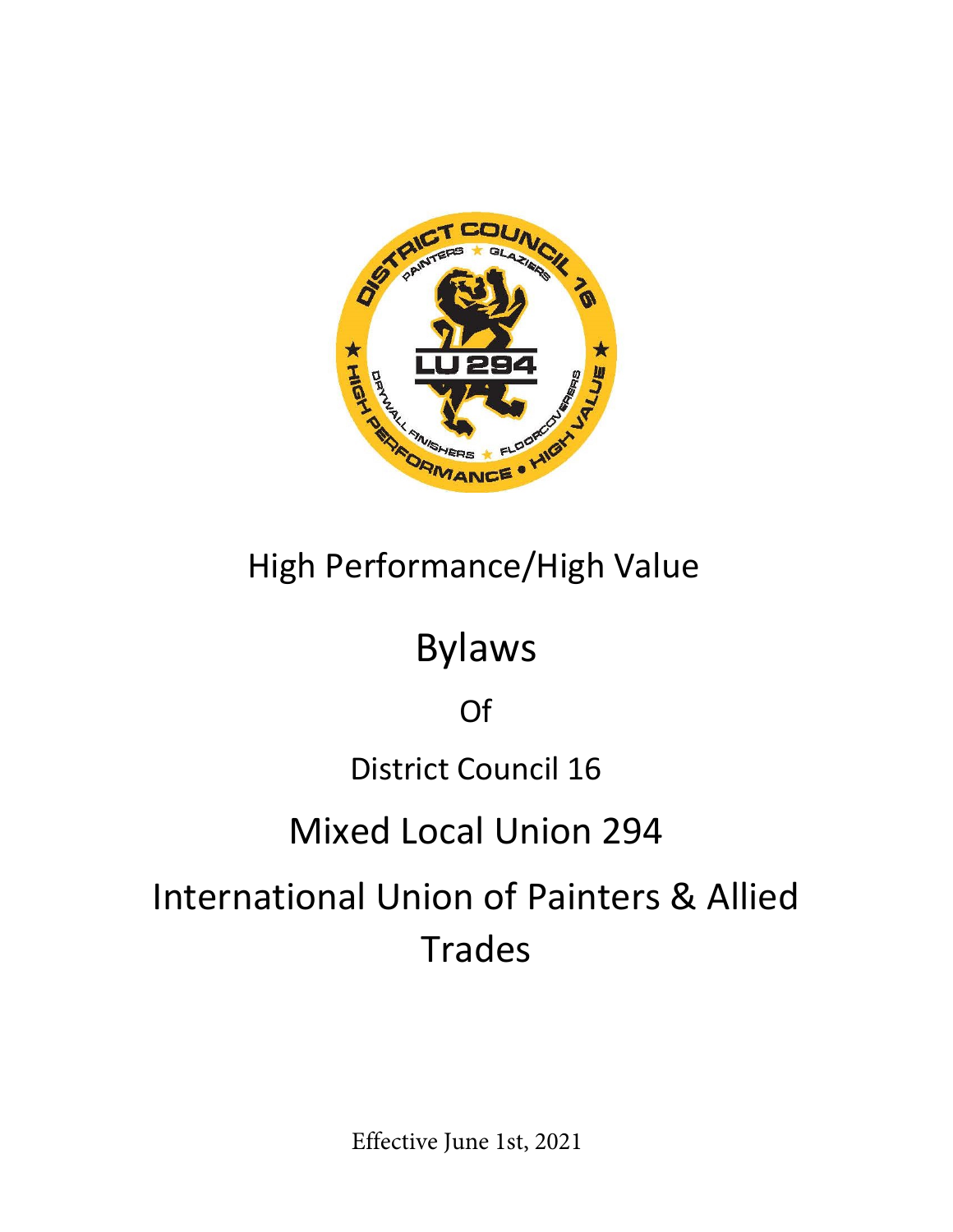## BYLAWS

### **LOCAL UNION 294**

### **PAINTERS LOCAL UNION 294**

### **AFFILIATED WITH DISRRICT COUNCIL16**

#### **Article I. BYLAWS**

**Section 1.01** These Bylaws are subordinate to the provisions of the International Constitution of the International Union of Painters and Allied Trades (hereinafter called the "International Union") and the Bylaws of District Council 16. In the case of conflict between these Bylaws and the provisions of the International Constitution, the latter shall govern. In the case of conflict between these Bylaws and the District Council Bylaws, the latter shall govern.

#### **Article II. NAME**

**Section 2.01** This organization, a subordinate body of the International Union and an affiliated Local Union of District Council 16, shall be known as Painters Local Union 294.

#### **Article III. JURISDICTION**

**Section 3.01** The territorial jurisdiction of this Local Union shall be as set forth in its Charter and as determined by the General Executive Board from time to time under Section 70 of the International Constitution, provided that the Local Union shall be guided within its jurisdiction by the directives of the District Council.

#### **Article IV. OBJECTS**

**Section 4.01** The objects of this Local Union shall be as set forth in the Preamble, and Sections 2 and 165 of the International Constitution.

#### **Article V. ELIGIBILITY FOR MEMBERSHIP**

**Section 5.01** Eligibility for membership in this Local Union shall be as set forth in the International Constitution and in policies adopted by the General Executive Board.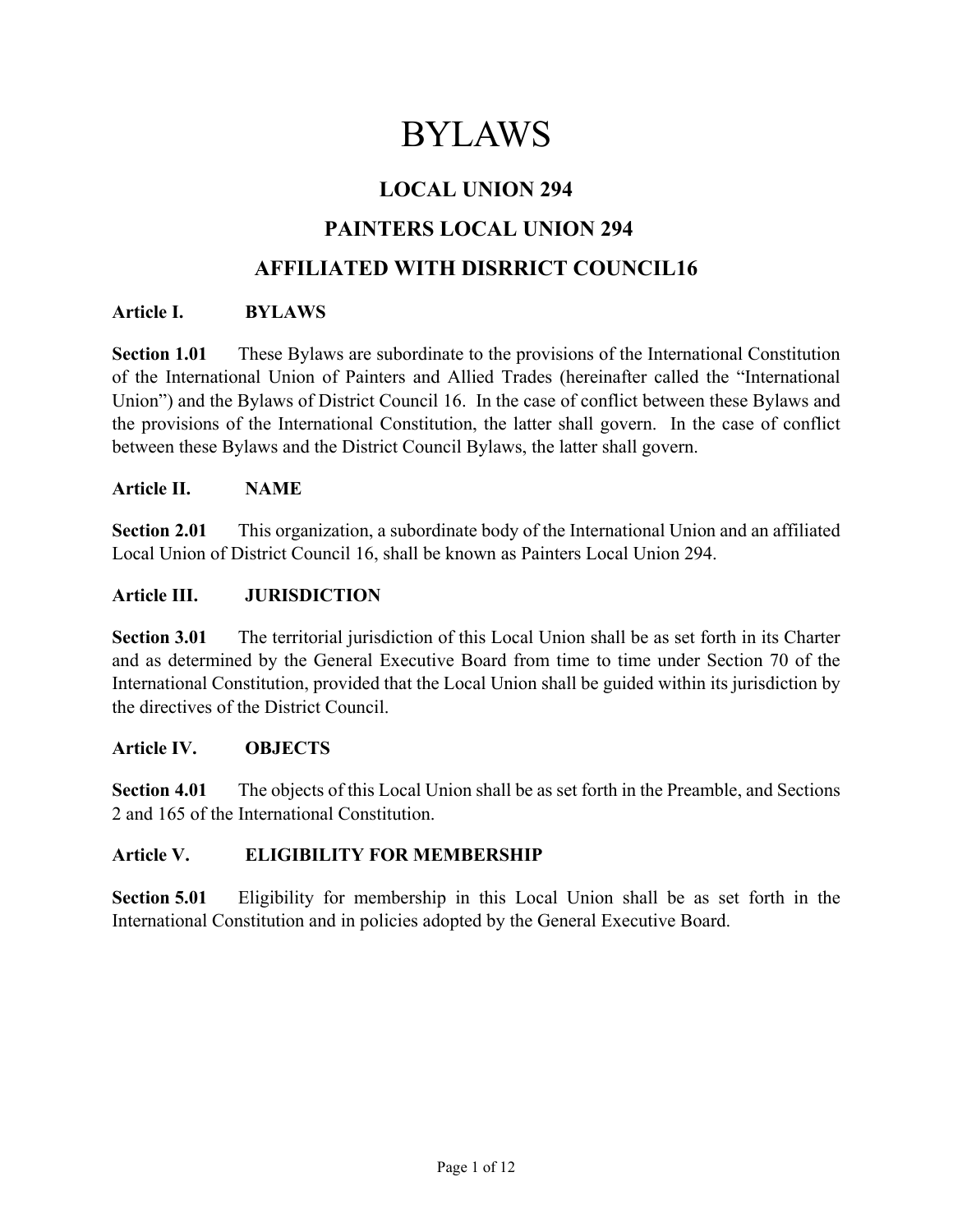#### **Article VI. OFFICERS**

**Section 6.01** Eligibility to hold office shall be as set forth in Sections 92(b) and 210 of the International Constitution.

**Section 6.02** Officers of this Local Union shall be as set forth in Section 185 of the International Constitution, and their duties shall be as set forth in the following sections of the International Constitution:

- (a) President: The duties of the President shall be as set forth in Sections 189-192.
- (b) Vice President: The duties of the Vice President shall be as set forth in Section 194.
- (c) Recording Secretary: The duties of the Recording Secretary shall be as set forth in Sections 195-197.
- (d) Financial Secretary: The duties of the Financial Secretary shall be as set forth in Sections 156(d), 198-202 and 211(d).
- (e) Treasurer: The duties of the Treasurer shall be as set forth in Section 203.
- (f) Trustees: The duties of the Trustees shall be as set forth in Sections 204-207.
- (g) Warden: The duties of the Warden shall be set forth in Section 208
- (h) VAC Coordinator: An appointed member(s) who shall serve to promote and coordinate participation in the Volunteer Activist Committee of the District Council.

**Section 6.03** When the District Council adopts the centralized Local Union dues, records and reporting plan outlined in Section 55 of the International Constitution, the following modifications will be in effect for dues collection, records, and reporting; and the Local Union officers' duties will be modified as outlined below.

- (a) Under the Dues Collection and Membership Reporting Plan adopted by Local Union 294 pursuant to Article XVI of the District Council 16 Bylaws, the Business Manager/Secretary-Treasurer of District Council 16 performs many of the functions of the Financial Secretary and Treasurer of Local Union 294. Therefore, the duties of the Financial Secretary and the Treasurer of Local Union 294 shall be as set forth in this Article.
- (b) Where the Financial Secretary receives dues payments from members (such as at Local Union meetings), he or she shall:
	- (i) Transmit such payments to the Business Manager/Secretary-Treasurer of District Council 16 within five (5) days,
	- (ii) Provide the member with a temporary receipt, a copy of which shall be transmitted to the Business Manager/Secretary-Treasurer with the payment and a copy of which shall be retained by the Financial Secretary. Such temporary receipt shall indicate only the amount of funds received and shall not indicate the member's standing or through which calendar month dues are paid.
- (c) The Financial Secretary shall retain copies of all reports and information received on a monthly basis from the Business Manager/Secretary-Treasurer of the District Council. At each membership meeting, the Financial Secretary shall deliver a report to the membership, which shall include the following information: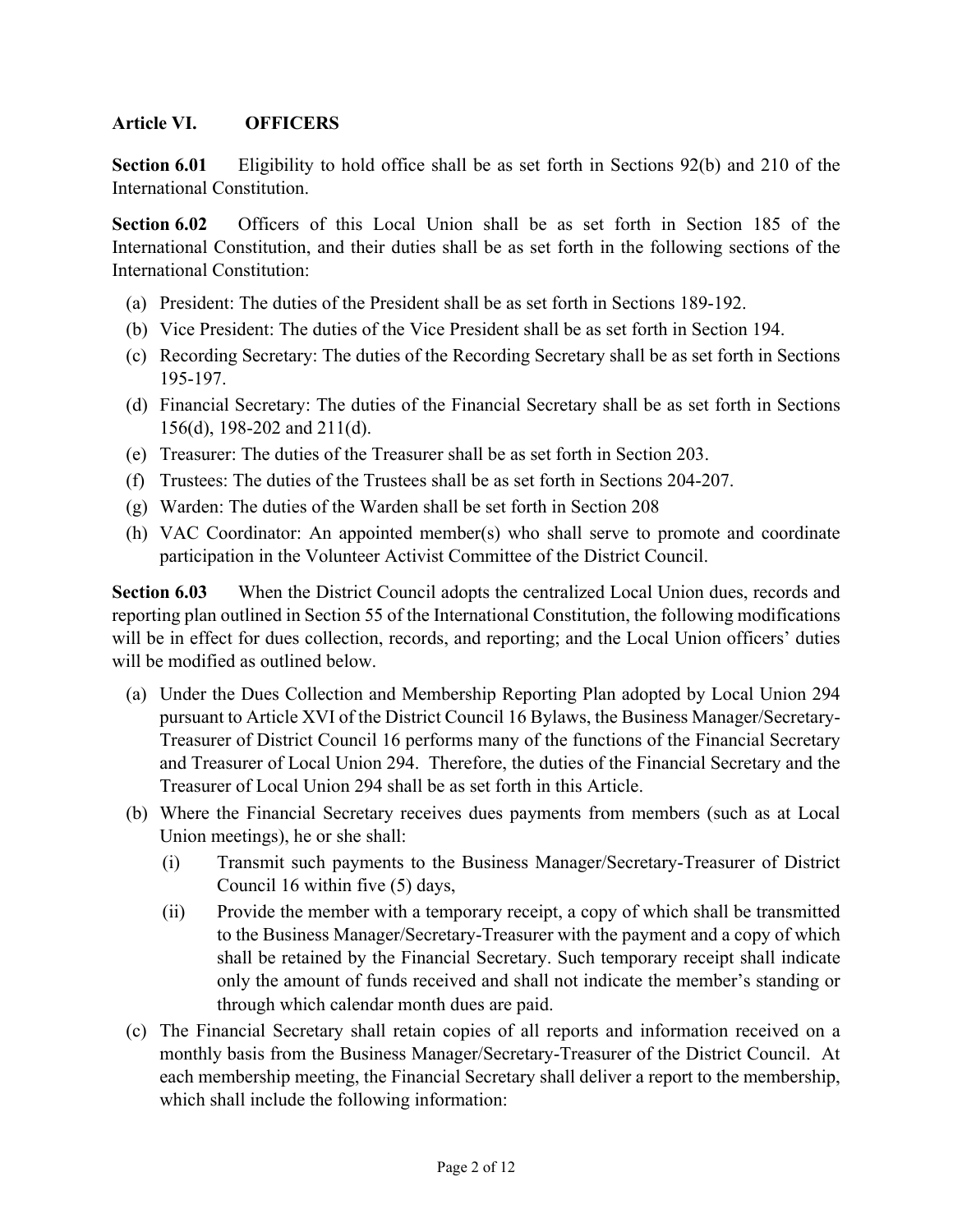- (i) The gross receipts of the Local Union in the prior month,
- (ii) The net receipts of the Local Union, along with the amounts of all per capita deductions made by the Business Manager/Secretary-Treasurer of District Council 16 and any other deductions,
- (iii) The overall membership of the Local Union, with the gain or loss in membership in the prior month noted,
- (iv) The number and names of members on application and those initiated,
- (v) The number and names of members suspended and reinstated, and
- (vi) The names and number of clearance cards deposited and issued.
- (d) The Treasurer shall retain copies of all reports and information received on a monthly basis from the Business Manager/Secretary-Treasurer of District Council 16. At each membership meeting, the Treasurer shall deliver a report to the membership, which report shall include the following information:
	- (i) List all deposits made to the Local Union account, if any,
	- (ii) A copy of the Local Union cash disbursements journal, if applicable,
	- (iii) A list of all payments from the District Council made on behalf of the Local Union, from the funds collected by the District Council for the Local Union.
- (e) Notwithstanding anything to the contrary in this Article, the Financial Secretary, the Treasurer and all other Local Union officers shall comply with all provisions of the Plan, as amended from time to time by the General Secretary-Treasurer.
- (f) The Financial Secretary shall perform the Financial Secretary duties outline in Section 156(d) and 211(d) of the General Constitution from information provided the Financial Secretary by the Business Manager/Secretary-Treasurer of the District Council.
- (g) The Local Union shall use the IUPAT Integrated Membership Systems (IMSe) computer systems or other system approved by the General Secretary-Treasurer for dues collection, member records, and member activity.

#### **Article VII. DELEGATES**

**Section 7.01** All delegates (other than delegates to the General Convention and those serving as delegates to central bodies, which are appointed by BM/STs) shall be elected at the June elections in accordance with Article XI of these Bylaws.

**Section 7.02** Members of Local Union 294 who become Business Representatives, or Organizers of District Council 16 shall be an automatic Delegate to, District Council 16, all Conferences, Conventions (except the IUPAT General Convention), State and Local Central Labor Councils, and Building and Construction Trades Councils.

#### **Article VIII. EXECUTIVE BOARD**

**Section 8.01** The Executive Board of this Local Union shall be as set forth in Section 185(c) of the International Constitution.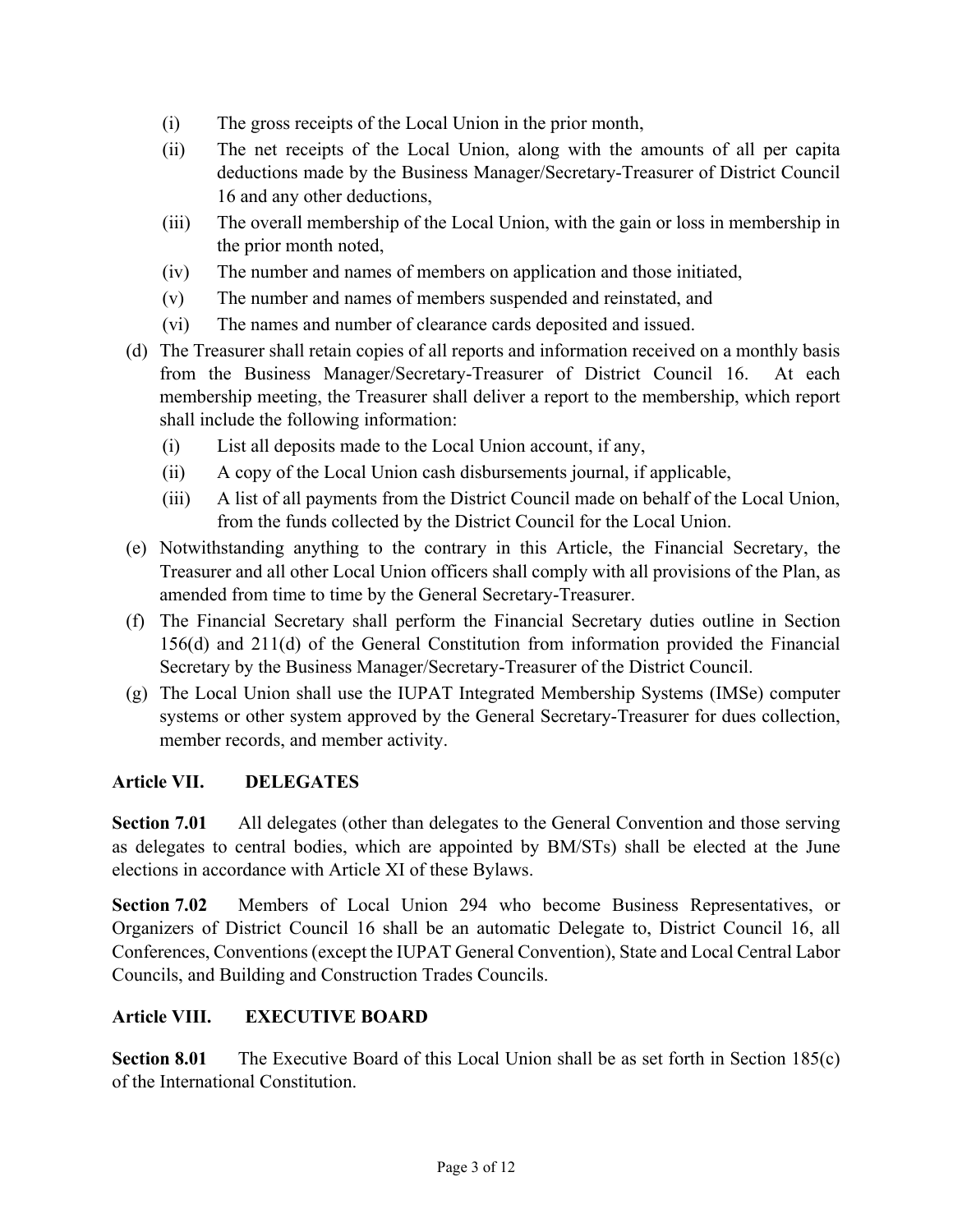**Section 8.02** Duties of the Executive Board:

- (a) To enforce the laws of the Local Union between meetings.
- (b) To handle all matters delegated to the Executive Board by the members voting at regular or special called meetings.
- (c) To review all requests for donations, investigate the same and submit its findings and recommendations for membership action.
- (d) The Executive Board shall be vested with the authority of recommendation only, unless otherwise specifically authorized by the Local Union membership voting at a regular or special called meeting. However, in the period between meetings the Executive Board shall be authorized to act for the Local Union in cases of emergency, subject to review at the next regular meeting.

#### **Article IX. COMPENSATION OF OFFICERS DELEGATES AND COMMITTEE MEMBERS**

**Section 9.01** Officers:

- (a) President: \$45.00 per meeting.
- (b) Vice President: \$30.00 per meeting.
- (c) Recording Secretary: \$45.00 per meeting.
- (d) Financial Secretary: \$150.00 per month.
- (e) Treasurer: \$30.00 per meeting.
- (f) Trustees: \$30.00 per meeting.
	- (i) Trustees are not to receive any compensation until they have fulfilled their duties as outlined in Section 6.02(f).
- (g) Warden: \$30.00 per meeting.
- (h) VAC Coordinator: \$25.00 per meeting.

#### **Section 9.02** Delegates:

- (a) To District Council: \$34.00 per meeting.
- (b) To Conventions, Conferences, etc.: Delegates elected and/or appointed by this Local Union to attend conventions, conferences, etc., shall in addition to wages lost (straight time), receive the actual cost of reasonable travel, reasonable hotel room, and the amount of \$100.00 per day expense money. Under extenuating circumstances, additional daily expense may be granted by the District Council.

**Section 9.03** Committee Members: Compensation may be granted as recommended by the Executive Board and approved by the body on a situational basis. This compensation is not applicable for full-time salaried Business Representatives or employees of the District Council.

**Section 9.04** Judges and Tellers: For the purpose of Wage Allocations, Contract Ratifications, and Bylaw Ratifications that are scheduled for in excess of four (4) hours shall be compensated as follows: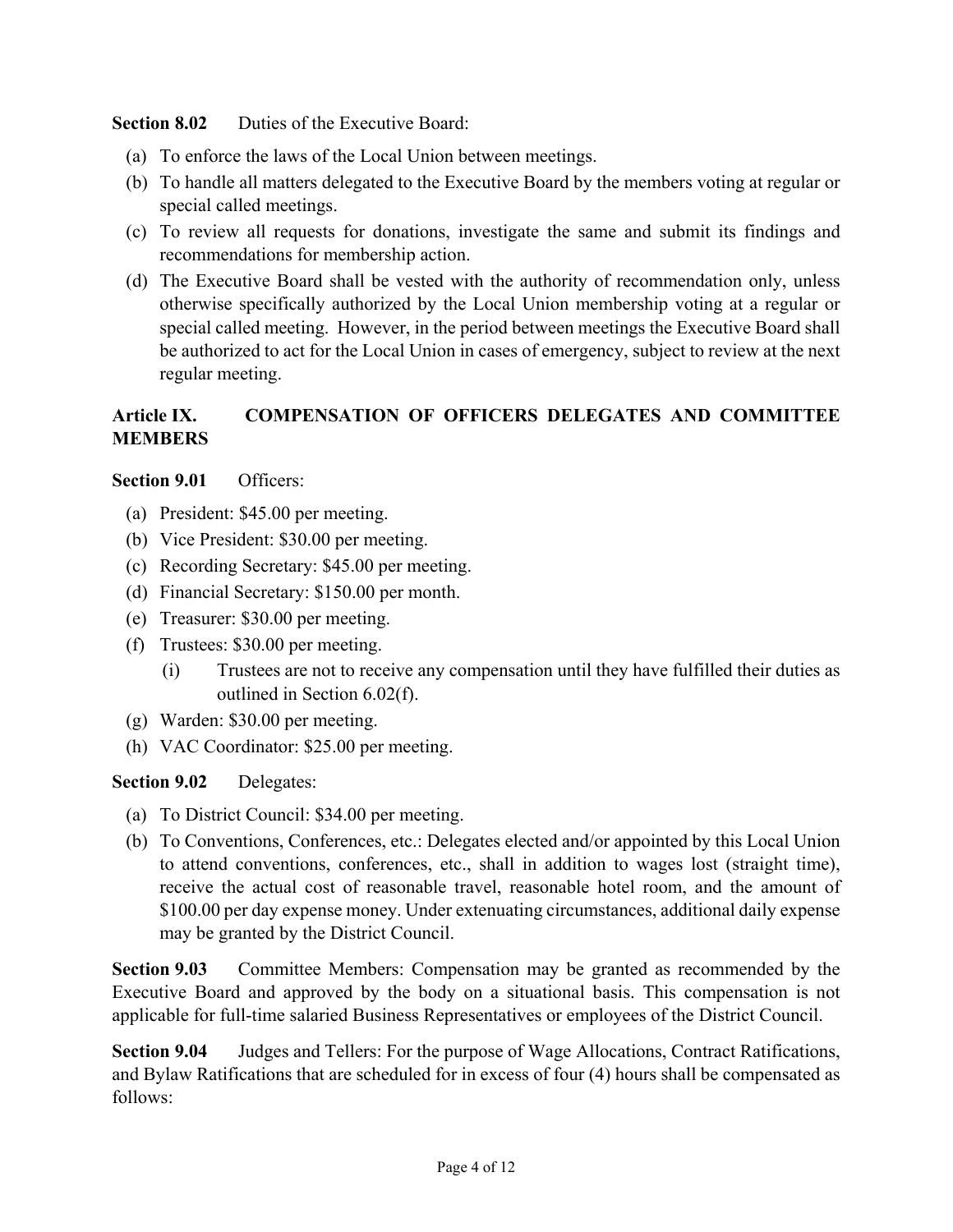- (a) Judge \$250.00
- (b) Teller \$150.00

#### **Article X. BONDS**

**Section 10.01** Officers of Local Unions shall be bonded in accordance with Sections 60(b) and (c) of the International Constitution and as required by law.

#### **Article XI. ELECTIONS**

**Section 11.01** Elections shall be held under the procedures and provisions as set forth in Sections 209-212 of the International Constitution.

**Section 11.02** The election of Local Union Officers and delegates to District Councils shall be held at the last meeting in June, and nominations for the same shall be held at the last meeting in May, as per Section 209(a) of the International Constitution. Delegates to the District Council shall be elected to a four (4) year term. Local Union officers shall be elected to a three (3) year term.

**Section 11.03** Delegates to the General Conventions of the International shall be elected as set forth in Section 29 of the International Constitution.

#### **Article XII. VACANCIES**

**Section 12.01** Vacancies occurring among the officers shall be filled in accordance with Sections 215 and 216 of the International Constitution.

#### **Article XIII. DUES, FEES, AND ASSESSMENTS**

#### **Section 13.01** Dues:

- (a) Dues shall be as follows:
	- (i) Regular Members: \$34.00 per month. Apprentice Member: \$34.00 per month.

Industrial Members (Defined as shop workers): \$24.00 per month.

- (ii) Contractor members will pay the maximum allowable dues rate per Section 93 of the International Constitution or twice the amount of Regular over the counter dues, whichever is less.
- (iii)Life Membership fees shall be in accordance with Section 99 of the International Constitution.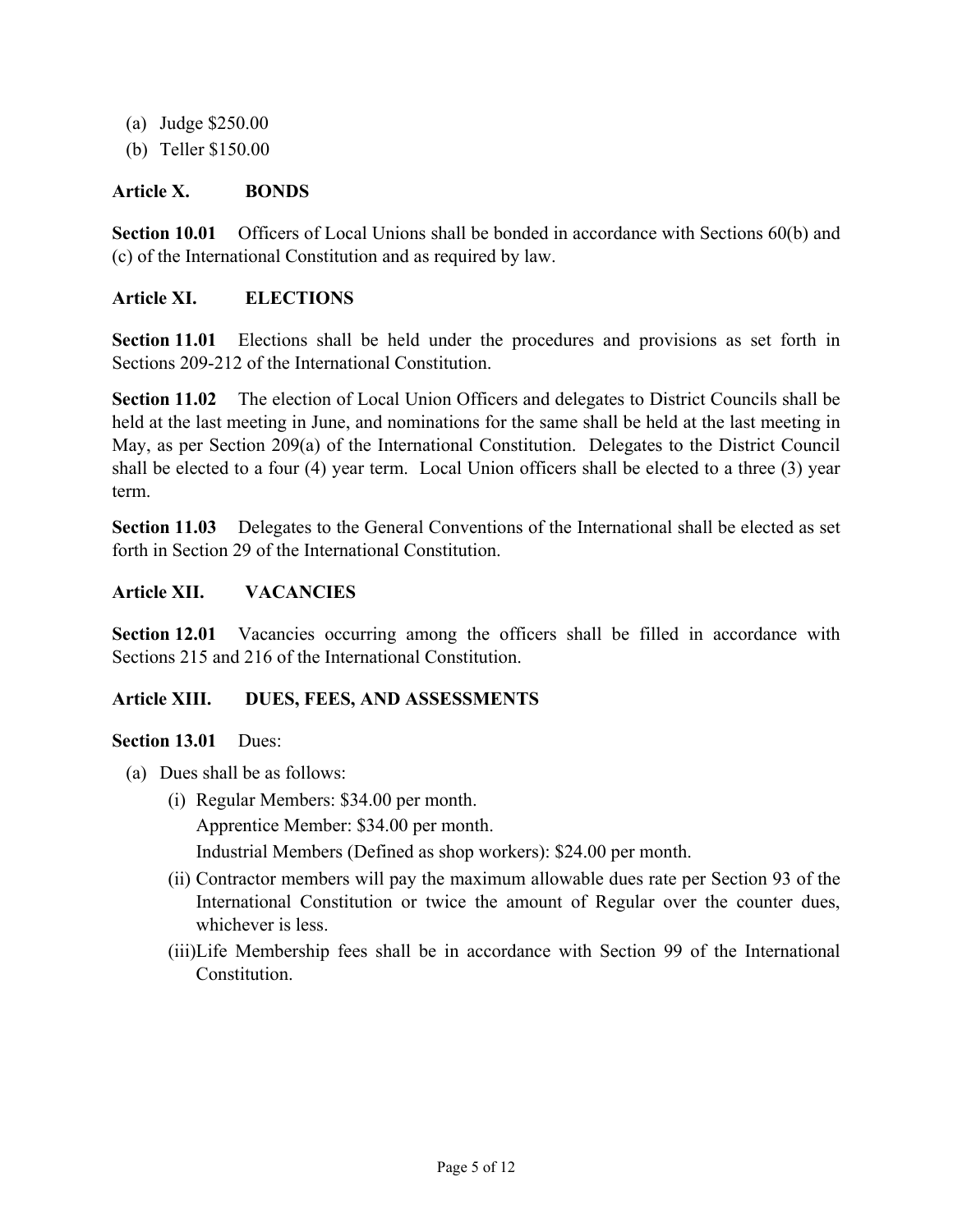- (iv)Dues shall increase by the amount of any increase in the per capita and Death Benefit payment due to the International Union; such amount shall be rounded up to the nearest dollar, and such increase shall be effective the date the increase in the payments due to the International Union becomes effective, provided that, the Executive Board may waive this automatic increase, in whole or part, in any year it determines the increase is not needed.
- (v) Quarterly dues payments are due on or before the 20th day of the first month of the quarter.
- (vi)Starting January 2021 Per Capita Dues payments are administered through the member portal on "pay my dues" at www.dc16iupat.org. Payments via check/money order may be mailed to District Council 16 at 2705 Constitution Drive, Livermore CA 94551, or through authorization of funds in your crafts Vacation/Holiday Fund.
- (b) The dues payment required by sub-section (a) includes the Death Benefit payment called for by Sections 17(b) and 19 of the International Constitution and the Rules and Regulations of the International Union's Death Benefit Fund. Accordingly, members not covered by the Death Benefit Fund pursuant to the foregoing provisions (example: members who are 60 years of age or over when initiated; or Life Members working at the trade who elected nonparticipation) will be required to pay the dues specified in sub-section (a) less the current Death Benefit payment.
- (c) Quarterly working cards shall be obtained in accordance with Section 120 of the International Constitution.
- (d) Administrative Processing Fees: There shall be no initiation fees for membership in this Local Union. New members/candidates and apprentices shall be charged an Administrative Processing Fee in accordance with the provisions set forth in Sections 93 and 94 of the International Constitution.

**Section 13.02** Clearance Cards: Clearance Card fees and rules shall be as set forth in Sections 234-246 of the International Constitution.

**Section 13.03** Assessments: Assessments can only be levied in accordance with Section 93 of the International Constitution.

**Section 13.04** Funds:

- (a) International Union Death Benefit Fund. The International Union's Death Benefit Fund is governed by Sections 283-285 of the International Constitution, and the rules and regulations of the fund. Members should refer to the pamphlet "Rules and Regulations covering the Death Benefit Fund and the former Death and Disability Fund."
- (b) All monies due the International Union for per capita tax, Administrative Processing Fees or application fees, Death Benefit Fund payments, reinstatements, clearance card fees, life membership fees, and supplies shall be forwarded to the General Secretary-Treasurer immediately after the close of the month, along with required reports. Remittances must be made by express or post office money order, check or bank draft payable to the IUPAT.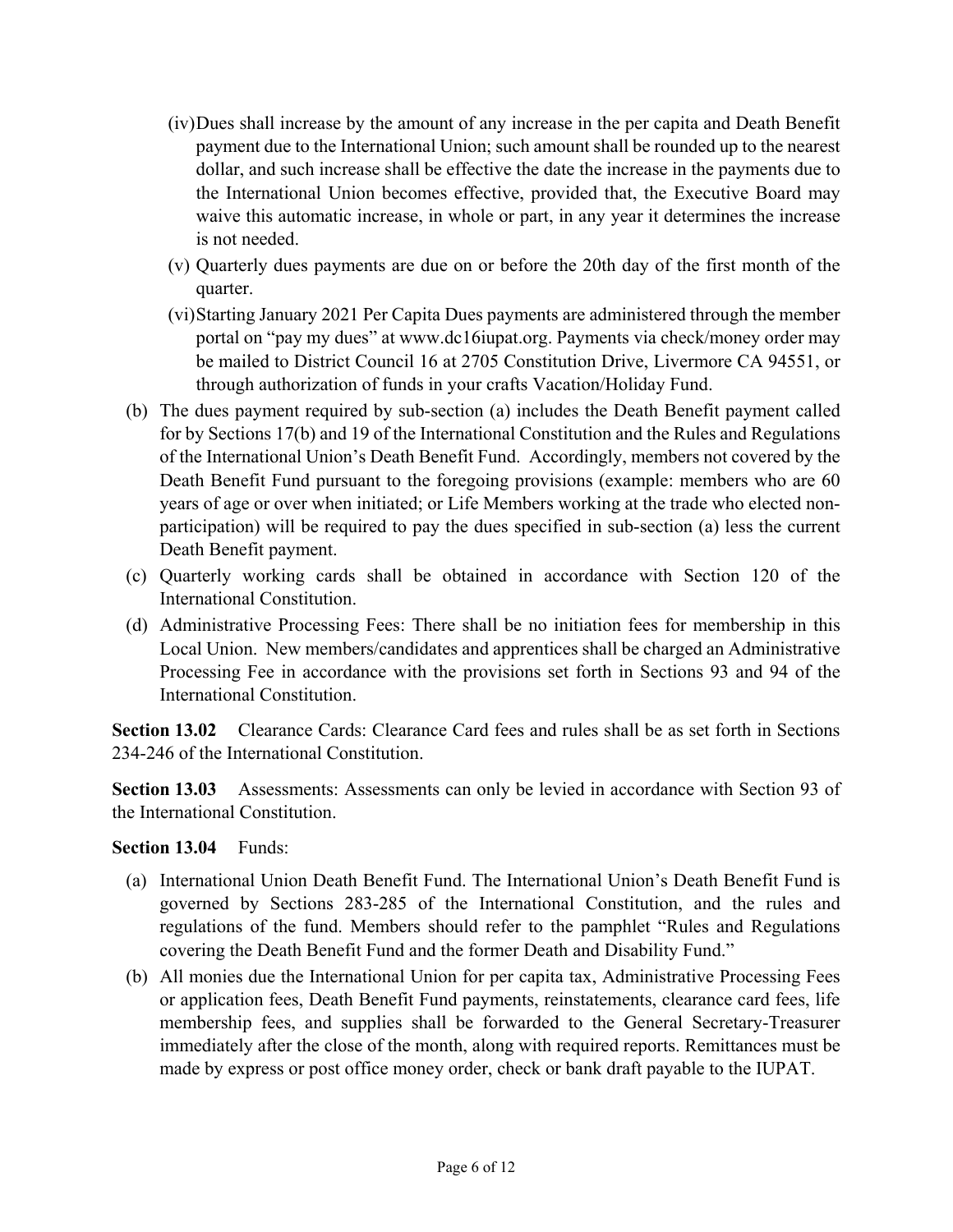- (c) Should a majority of the Trustees doubt the accuracy of any bill from the General Secretary-Treasurer, the Local Union shall pay the same under protest, and such protest shall be the first business taken up by the General Executive Board at their next meeting.
- (d) Each month the Local Union shall hold in its treasury, as a standing appropriation to be forwarded to the General Secretary-Treasurer, a sum equivalent to its monthly per capita tax, Death Benefit Fund obligations, IUPAT Local Union and District Council Pension Fund payments and all other payments that must be made to the International Union as required by Section 177 of the International Constitution. Such required payments shall be made prior to allowing other expenditures.
- (e) The funds and property of a Local Union may only be used for such purposes as are specified in the International Constitution, the District Council Bylaws, these Bylaws, and as approved by a majority of the Local Union members present at a meeting at which the question is presented. Recurring and fixed expenses may be authorized by a single vote of the membership. Local Union's shall not make any non-per capita tax expenditures in excess of \$5,000.00 without prior written approval of the District Council Business Manager/Secretary-Treasurer.
- (f) On no consideration shall money from the Local Union Treasury be loaned or donated to members (strike, lockout and regularly established sick benefits excepted), provided that the Local Union may levy an assessment upon the membership to provide funds to relieve distress among members totally disabled from earning a living on account of injuries or sickness incurred while working at the trade. Before any such assessment is levied
	- (i) All members shall be notified by mail that the proposed assessment will be considered at the next meeting and,
	- (ii) The majority of members present and voting must approve the assessment in a secret ballot vote.

#### **Article XIV. MEETINGS**

**Section 14.01** Regular Meetings: The regular meetings of this Local Union shall be held on the First  $(1<sup>st</sup>)$  Tuesday of each month at the Local Union Hall currently located at 4650 E Weathermaker Ave, Fresno, California (Unless there is a Local, State or Federal Election in which the meeting shall be held on the first  $(1<sup>st</sup>)$  Thursday of that particular month). Meetings will be called to order promptly at 5:30 PM. The Executive Board may change the date, time, or place of a regular meeting with 15 days' notice to all members.

**Section 14.02** Special Meetings: Special meetings of this Local Union may be called by the President as he or she deems necessary. Special meetings shall also be called as required by Section 191 of the International Constitution.

**Section 14.03** Quorum: A quorum for a membership meeting shall consist of seven (7) members, provided that five (5) members shall constitute a quorum if the Local Union's membership is fewer than 25 members.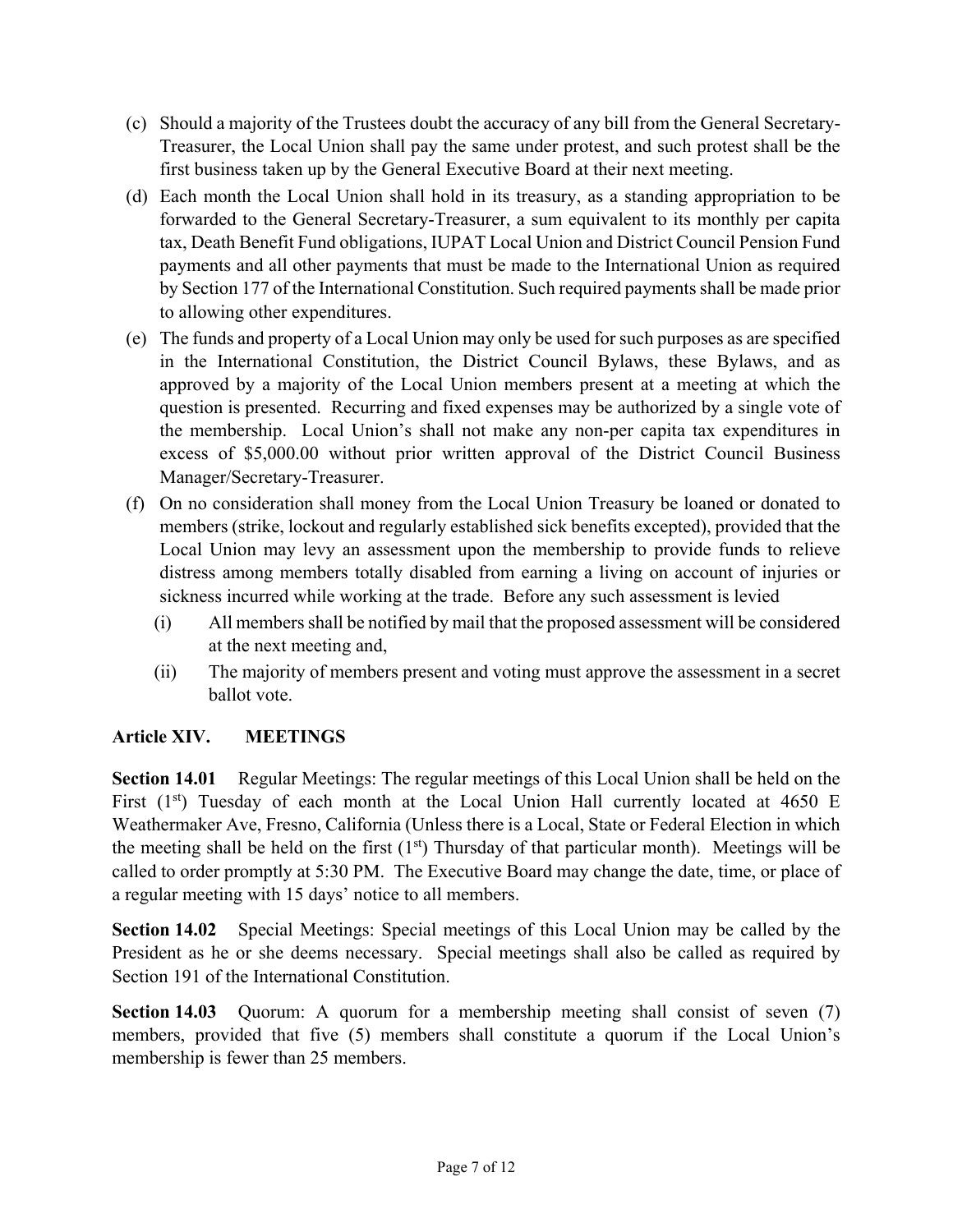**Section 14.04** Members' Rights: Members in attendance at meetings shall have the right to express their views, arguments or opinions upon any business properly presented before the meeting, subject to these Bylaws and the rules and regulations adopted by the Local Union pertaining to the conduct of meetings, but no member in exercising such rights shall evade or avoid his or her responsibility to the organization as an institution or engage in or advocate any conduct that would interfere in the Local Union's performance of its legal or contractual obligations, or conduct him or herself in an unruly, or boisterous manner.

**Section 14.05** Recording Devices: No member shall be permitted to use recording devices during any portion of any meeting in the Local Union.

**Section 14.06** To address states of emergency(s) there may be times for the need of remote/virtual meetings to conduct essential business. Mode of said meetings must be approved by the Business Manager/Secretary-Treasurer of the District Council.

#### **Article XV. COMMITTEES**

**Section 15.01** There shall be a standing Bylaws Committee whose duties and functions shall be as set forth in Section 169(b) of the International Constitution.

**Section 15.02** There shall be a standing Strike Committee whose duties shall be to assist in the monitoring of picket locations, and job locations where a picket may need to occur.

**Section 15.03** The President of Local Union 294 shall appoint all committees and members thereof.

**Section 15.04** The First named person on a committee shall be its Chairperson until said committee meets; its members may then elect a permanent Chairperson.

**Section 15.05** No member shall be exempt from serving on a committee unless excused by vote of Local Union, or if they are members of some other committee. No member can be appointed to a committee in their absence.

**Section 15.06** All committees shall perform the duties assigned to them within the time specified.

#### **Article XVI. CONTRACTORS**

**Section 16.01** An employer is one who, in relation to any corporation, company, partnership, firm or other business entity, is a substantial owner, partner, officer, director, incorporator, managerial employee, supervisor (as defined by the National Labor Relations Act or Provincial law) or in a permanent, policy-making position.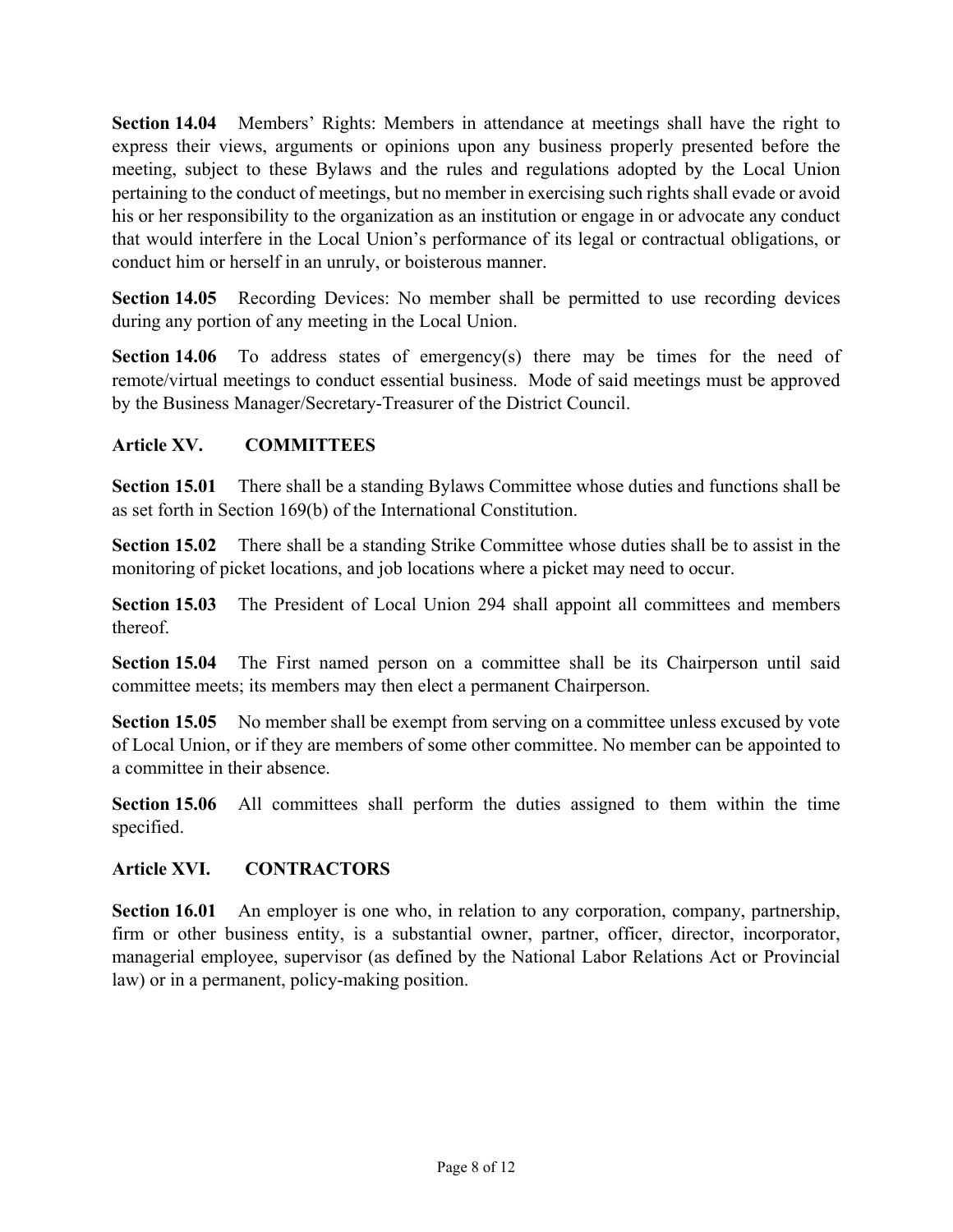#### **Section 16.02** Eligibility

- (a) Employers shall be eligible for membership, but they must comply with the trade rules and working conditions of the locality in which the work is performed, must, insofar as is consistent with applicable federal and state, provincial and/or territorial laws, hire only members of this International Union, and must pay themselves and all their employees the wages and benefits established by the applicable area collective bargaining agreement.
- (b) No employer shall be eligible or permitted to hold office, serve on an executive board, act as delegate, vote on any question pertaining to hours, wages, benefits or conditions of employment, vote at elections of officers, delegates, or attend meetings at which contract proposals are discussed or voted on or at which the nomination or election is held for any elected position.

#### **Article XVII. MEMBERSHIP**

**Section 17.01** An applicant is considered a member when the applicant meets all the requirements as set forth in the International Constitution.

**Section 17.02** A member may lose his or her good standing in the organization by suspension or expulsion or other disqualification for membership, after appropriate proceedings consistent with the provisions of the International Constitution, or by non-payment of dues as provided in Sections 117-118 of the International Constitution.

**Section 17.03** A member who loses his or her good standing status because of his or her failure to pay dues or other obligations as required by the International Constitution and these Bylaws, but who has not been expelled from membership, may reinstate his or her good standing for the purpose of attending Local Union meetings and voting at elections, by paying all delinquent dues and other financial obligations prior to such meeting and election as provided in Section 119 of the International Constitution. Expelled members may be reinstated only in accordance with Section 272 of the International Constitution.

**Section 17.04** Resignation from membership is governed by Section 121 of the International Constitution.

**Section 17.05** Members' Responsibility:

(a) Every member by virtue of membership in this Local Union is obligated to adhere to and follow the terms of these Bylaws, the District Council Bylaws and the International Constitution with respect to the members' rights, duties, privileges and immunities conferred by them and by statute. Each member shall faithfully carry out such duties and obligations and shall not interfere with the rights of other members.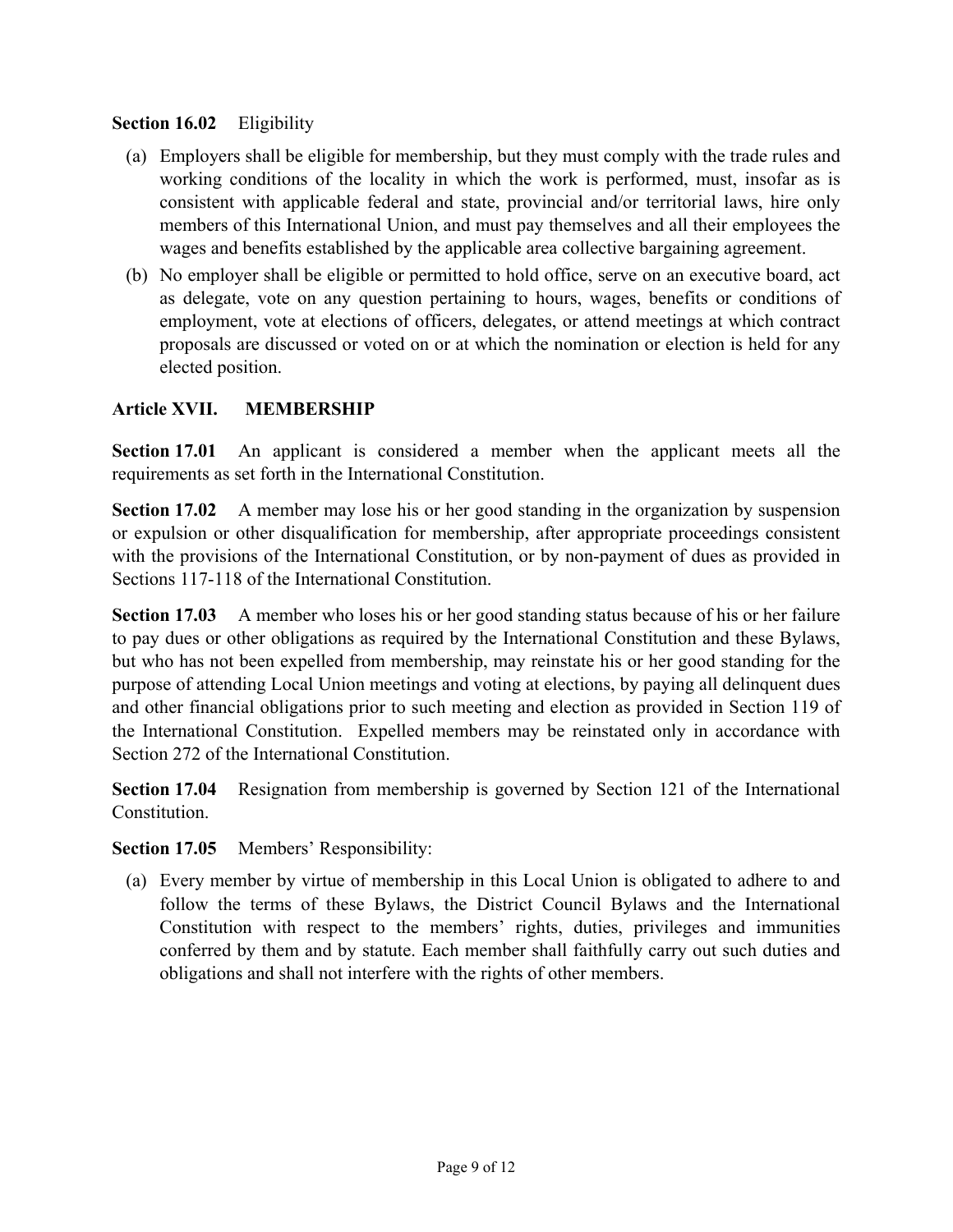- (b) Every member authorizes the District Council to act as his or her exclusive bargaining representative with full and exclusive power to execute agreements with his or her employer governing terms and conditions of employment and to act for the member and have final authority in presenting, processing and adjusting any grievance, difficulty or dispute arising under any collective bargaining agreement or out of the member's employment with such employer in such manner as it deems within its discretion to be in the best interests of the District Council. The District Council and its officers, and agents may decline to process any such grievance, complaint, difficulty or dispute, if in their sole discretion and judgment, such grievance, complaint or dispute lacks merit or that such action would not be in the best interests of the District Council.
- (c) No member shall interfere with the elected officers or representatives of the International Union, the District Council or this Local Union in the performance of their duties. Each member shall when requested, render such assistance and support in the performance of such duties as may be required by them, provided that this does not interfere with their individual rights as members. Each member shall adhere to the terms and conditions of pertinent collective bargaining agreements and shall refrain from any conduct that would interfere with the International Union, District Council or Local Union's performance of its legal or contractual obligations.
- (d) Every member shall be required to assist the International Union, the District Council and this Local Union, as well as their officers and representatives, by engaging in picketing, hand billing, salting and other organizing activities and attending education and training, as directed by the International Union, the District Council or the Local Union officers. No charges shall be filed or processed against any member for his or her decision to accept employment with an approved, targeted non-signatory employer for the purpose of organizing.
- (e) All new members of this Local Union shall attend a new member orientation class offered by the District Council within 90 days of being initiated.

#### **Article XVIII. GENERAL RULES**

**Section 18.01** The members of this Local Union will observe and follow all work rules as provided for in the Collective Bargaining Agreement and/or District Council 16 Bylaws.

#### **Article XIX. CHARGES AND TRIALS**

**Section 19.01** All charges preferred by members of this Local Union shall be referred to the District Council Trial Board for disposition and shall be processed in accordance with the International Constitution.

#### **Article XX. EXHAUSTION OF REMEDIES**

**Section 20.01** No member or officer shall resort to any court or agency until all forms of relief and avenues of appeal, as provided by the International Constitution, have been exhausted, unless otherwise provided by statutory law.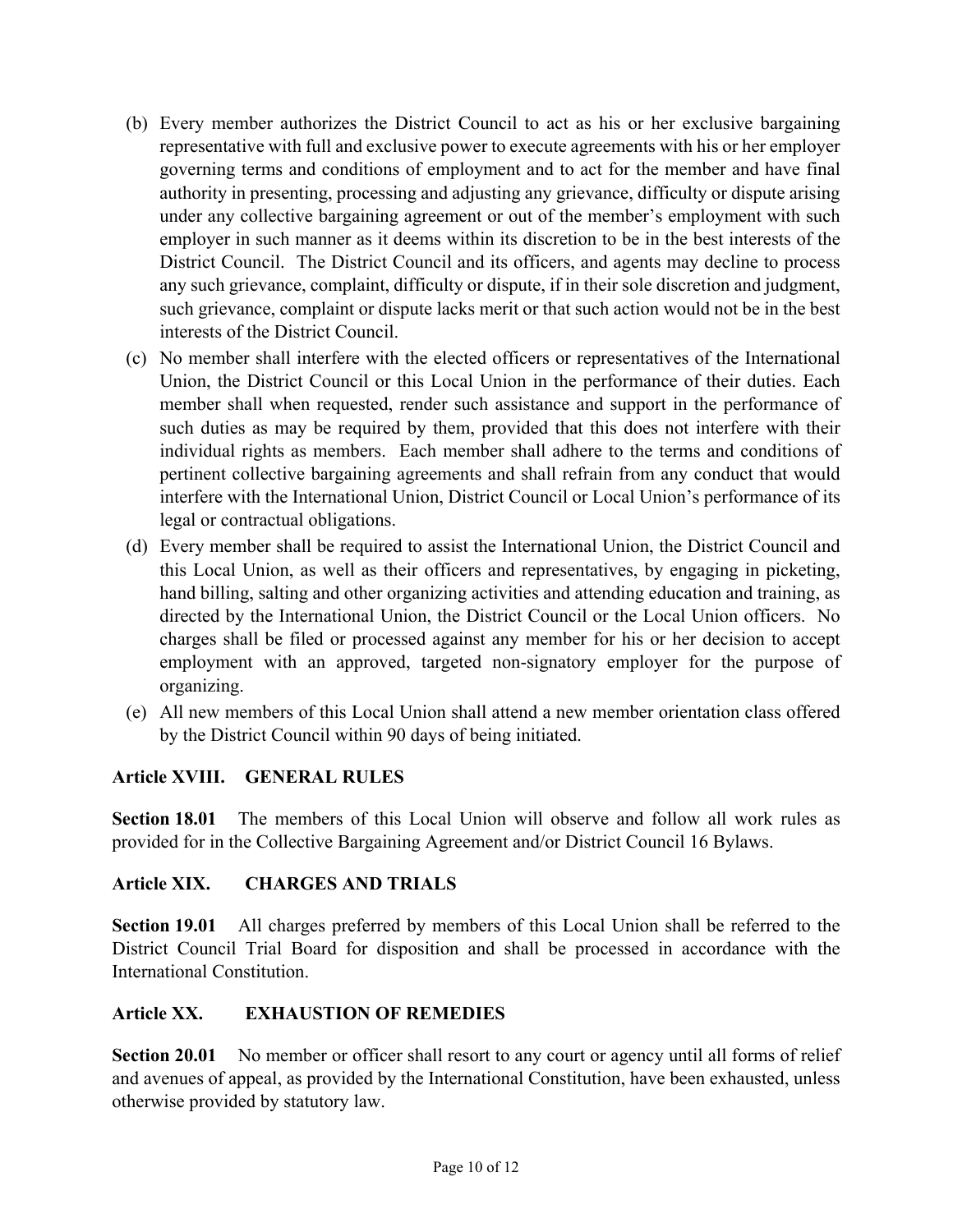#### **Article XXI. PROPERTY**

**Section 21.01** The funds and property of the Local Union shall be governed by Sections 179- 181of the International Constitution.

**Section 21.02** No property of the Local Union, and no property in the possession, custody or control of this Local Union or any of its officers or employees, and no property held in trust, express or implied, which was created or established by this Local Union and whose primary purpose is to provide benefit for the members of the Local Union or their beneficiaries, shall be given, contributed or donated, either directly or indirectly, to aid or assist, or be expended in behalf of, any seceding, dual or antagonistic labor organization, nor to any Local Union which is in violation of the International Constitution.

#### **Article XXII. AGENCY**

Neither this Local Union, nor any of its officers or employees, has any power to make any representation, contract, or agreement, nor to incur any liability, which shall be binding upon the International Union without the written consent of the General President or his designee. Neither this Local Union, nor any of its officers or employees has been authorized or empowered to act as an agent of the International Union and shall not be deemed to be an agent of the International Union unless expressly authorized in writing by the General President or his designee to act in that capacity.

#### **Article XXIII. AMENDMENTS**

**Section 23.01** Any amendment to these Bylaws shall be done in accordance with the procedure set forth in Section 169 of the International Constitution.

#### **Article XXIV. STANDING RULES FOR UNION MEETINGS**

**Section 24.01** Rules for the conduct of Local Union meetings are contained in the "Order of Business for Local Unions" and in "Parliamentary Rules and Ritual" set forth in the International Constitution.

#### **Article XXV. INTERNATIONAL UNION CONSTITUTION**

**Section 25.01** The Local Union acknowledges that the International Constitution supersedes any provisions of these Bylaws which are inconsistent with the Constitution. The Local Union further acknowledges that the Bylaws of the District Council shall govern and supersede these Bylaws to the extent that any provisions set forth herein are inconsistent with such Bylaws.